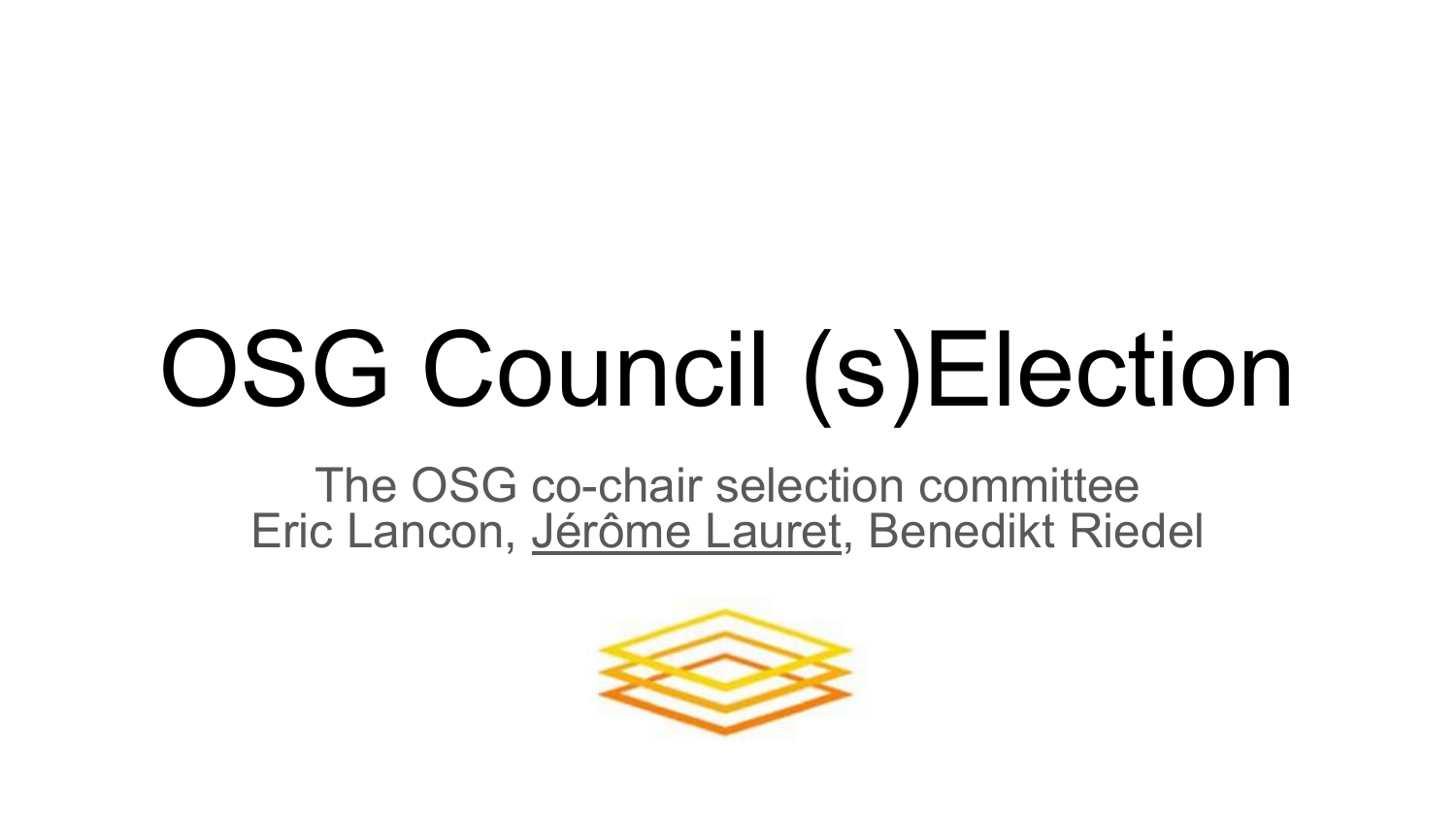## OSG Bylaws - reminders



- From our revised [OSG bylaws V2.2](https://opensciencegrid.org/council/documents/OSG-By-Laws-2020%20-%20v2.pdf)
	- The Council Chairpersons are self-elected by the Council to lead the council implication are selected from the OSG council membership
	- Our bylaws now defines the roles of the co-chairs i.e. Chair is acting, the Chair-Elect is learning. Only an initial expectation - practically, the co-chairs self-organized ; there shall always be two chairs at any point in time

| (s)election          | Meeting in March<br>Official start of the<br>new model | election                |                       | election         |                       |
|----------------------|--------------------------------------------------------|-------------------------|-----------------------|------------------|-----------------------|
|                      |                                                        |                         |                       |                  |                       |
| 2019                 | 2020                                                   | 2021                    | 2022                  | 2023             | 2024                  |
| A Chair (Acting)     | A (Past Chair) backup                                  |                         |                       |                  |                       |
| <b>B Chair-Elect</b> | <b>B Chair (Acting)</b>                                | <b>B Chair (Acting)</b> | B (Past Chair) backup |                  |                       |
|                      |                                                        | C Chair-Elect           | C Chair (Acting)      | C Chair (Acting) | C (Past Chair) backup |
|                      |                                                        |                         |                       | D Chair-Elect    | 148                   |

- Today, we are here to (s)elect the Co-chair aka Chair-elect
	- Rob becomes acting the elected individual learns from him for a year
	- In 2022, the elected member leads and becomes acting Rob serves has backup/helper
	- New (s)election in 2023 when the "cycle" described above will be full enacted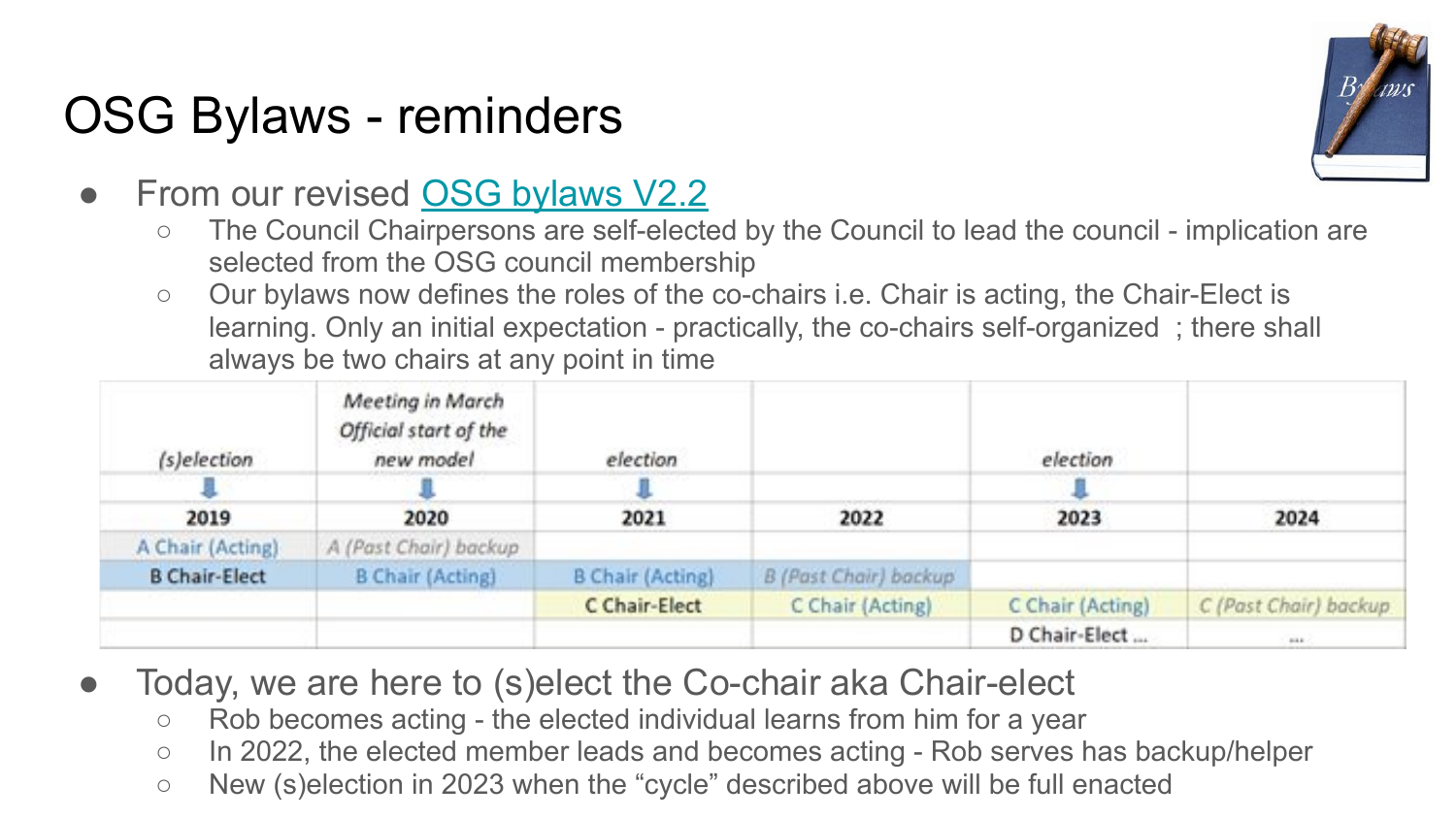### Management plan



• First a note and action item: The [OSG Management plan](https://osg-docdb.opensciencegrid.org/cgi-bin/RetrieveFile?docid=314&filename=6.OSG%20Management%20Plan.pdf&version=8) (last revision 2011) is not aligned with the OSG bylaws.

#### **OSG Council**

The OSG Council is the governing body of the Consortium responsible for the program of work and ensuring effective benefit to the scientific mission of the stakeholders. The Consortium includes all contributors to OSG and the Council is made of those Consortium members making significant contributions and commitments to the success of OSG. The Council endorses all strategic decisions, which are typically recommended by the Executive Team. The basic rules for operation of the OSG Council are described in the OSG By-Laws<sup>1</sup> and summarized here.

The OSG council appoints a Chair following the procedure outlined in the OSG bylaws. The Council Chair is an ex-officio member of Executive Board. The Council Chairperson may form a team to assist in the preparation of Council business. The composition of such an advisory group is at the discretion of the Council Chairperson. Council membership includes Institution Representatives selected by the institutions and all members of the Executive Board ex-officio (as non-voting members).

The council elects the Executive Director following the procedures outlined in the OSG bylaws. The Executive Director reports regularly to the OSG Council. Decisions are to be agreed by consensus whenever possible. If consensus cannot be reached, the relevant arguments will be documented and distributed to the OSG Council, and a meeting date set to decide the issue. A simple majority of those present who are eligible to vote will decide the issue through an open ballot. In cases where the OSG Council disagrees with a recommendation from the Executive Team the issue, together with a statement of concerns, will be returned to the Executive Team for further discussion. The issue will finally be decided through negotiation between the Executive Team and Council